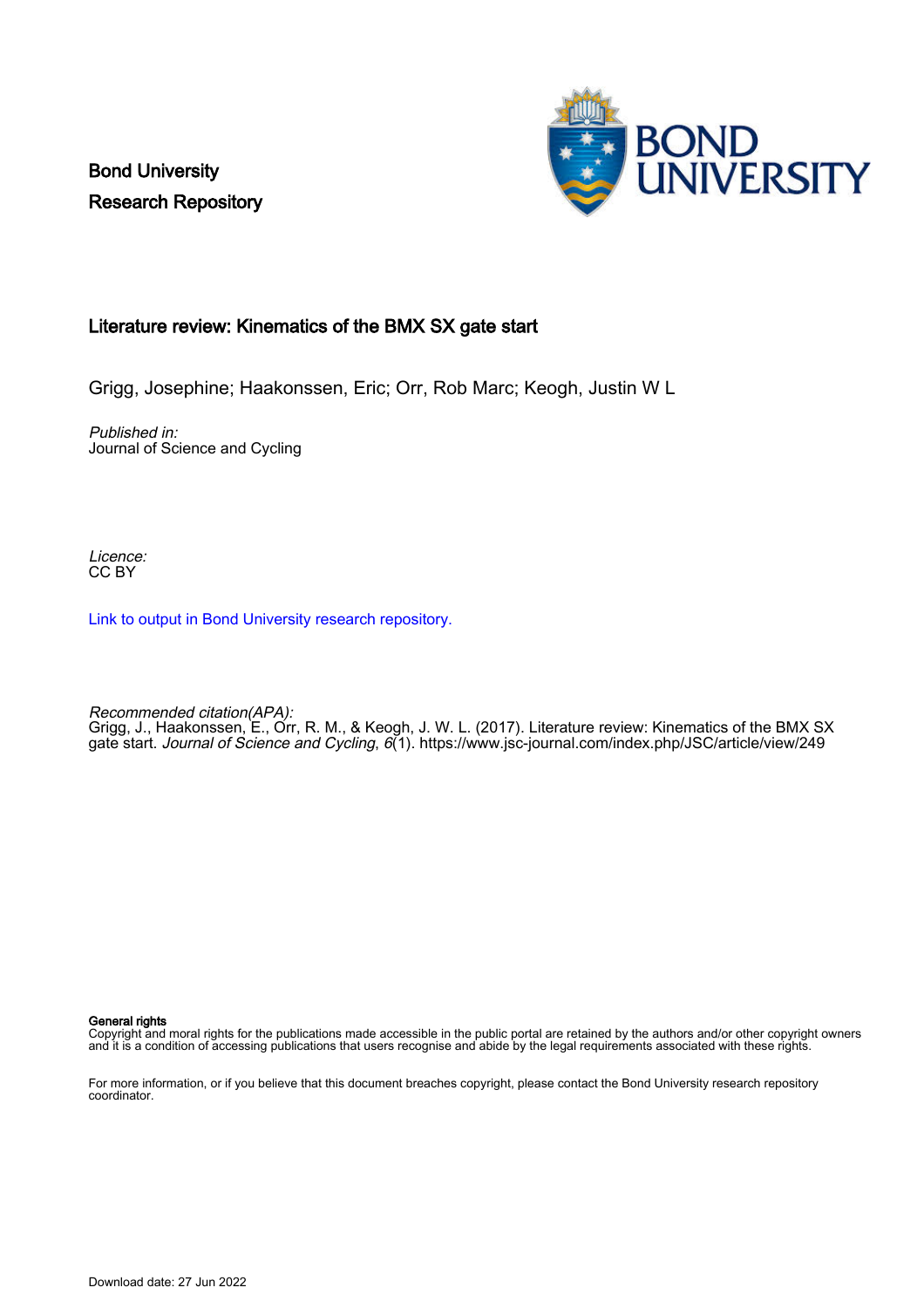# Literature Review: Kinematics of the BMX Supercross Gate Start

**Grigg, J.<sup>1</sup> , Haakonsen, E.2,3, Orr, R.<sup>1</sup> Keogh, JW. 1, 4, 5**

## **Abstract**

The aim of this literature review was to identify the depth and scope of peer reviewed literature on rider kinematics of the Bicycle Motocross Supercross (BMX SX) gate start action, in particular literature that describes the optimal BMX SX gate start technique or relates to the prescription of training methods to improve performance. A pilot search was conducted to identify the optimal databases to use. Key search terms and inclusion and exclusion criteria were applied to select the articles of relevance which were then critically analysed using the Quality Assessment Tool for Observational and Cross-Sectional Studies. Two studies were retained for review. Both the studies were limited by number of participants and methodological rigour and scored poorly on the Quality Assessment Tool for Observational and Cross-Sectional Studies. No studies were found that correlated kinematic measures from the gate start action to gate start performance outcome. A secondary aim was to investigate the tactical importance of the gate start, power generation at the start of a BMX race and skill acquisition. Literature reported discrepancies between field and laboratory results which demonstrates the importance of ecologically valid research methodology. Despite evidence that the gate start is a critical component of the race with direct implications for race outcome, this review of the literature identified very limited research in the area of BMX rider kinematics of the BMX SX gate.

**Keywords:** cycling, kinematics, bicycle motocross, bicross

## **[jgrigg@bond.edu.au](mailto:jgrigg@bond.edu.au)**

*<sup>1</sup>*Faculty of Health Sciences and Medicine. Bond University, Gold Coast, Australia.

<sup>2</sup>Australian Institute of Sport, Canberra, Australia.

<sup>3</sup>Cycling Australia, High Performance Unit, Adelaide, Australia. <sup>4</sup>Sports Performance Research Institute, New Zealand, AUT University, Auckland, New Zealand.

<sup>5</sup>Cluster for Health Improvement, Faculty of Science, Health, 6 Education and Engineering, University of the Sunshine Coast.

\_\_\_\_\_\_\_\_\_\_\_\_\_\_\_\_\_\_\_\_\_\_\_\_\_\_\_\_\_\_\_\_\_\_\_\_\_\_\_\_\_\_\_\_\_\_\_\_\_\_

*Received:18 April 2017. Accepted.18 May 2017.*

## **Introduction**

Bicycle motocross (BMX) was developed in the USA in the late 1960s as an alternative to motocross (Nash 1986). The first BMX racing tracks were inspired by motocross tracks and the bicycles were adapted into a new shape to suit the terrain. Throughout the next decade a new subculture formed around this novel form of cycling. BMX racing and BMX freestyle grew in popularity as competitive sports throughout the 1980s and gained a greater following via the medium of the newly created X Games (Nash 1986). In the 1990s, BMX was one of the fastest growing sports amongst youths aged 12-24 years (Honea 2013; Nelson 2010). While BMX racing has traditionally existed outside of the mainstream sporting world, in recent years this 'lifestyle sport' has entered the domain of mainstream sport (Nash 1986).

Academic BMX research began in the 1980s with a focus on injury mechanism and prevention (Brøgger-Jensen et al. 1990; Illingworth 1985; Stathakis 1997). Further areas of interest to researchers included the sociological context of the BMX subculture (Edwards and Corte 2010; Honea 2013; Rinehart and Grenfell 2002; Scott and Shafer 2001), and the bike itself (Manolova et al. 2010; Mateo-March et al. 2014; Mateo-March et al. 2012b).

With the inclusion of BMX in the 2008 Beijing Olympics, the profile of BMX Supercross (SX) racing rose and performance related research increased with studies into performance measurement tools such as power meters (Bertucci et al. 2013; Chiementin et al. 2013; Costa 2013), key components of the BMX race such as pumping and pedalling (Cowell 2011; Rylands et al. 2016a), physiological and psychological demands (Herman et al. 2009; Louis et al. 2013; Marquet et al. 2015; Mateo-March et al. 2012a; Mateo et al. 2012; Zabala et al. 2011; Zabala et al. 2008), skill acquisition (Zabala et al. 2009) and biomechanics including power generation, the difference between laboratory and field results, and rider kinematics (Bertucci and Hourde 2011; Bertucci et al. 2007; Chiementin et al. 2012; Gianikellis et al. 2011; Mateo-March et al. 2012b; Rylands et al. 2013; Rylands et al. 2016b; Rylands et al. 2016c; Zabala et al. 2009).

The start of the BMX SX race is critically important and has been shown to relate directly to race placings (Rylands and Roberts 2014). It is performed using a specific start protocol and start ramp design as directed by Cycling's governing body, the Union Cycliste Internationale (UCI) (Union Cycliste Internationale 2014b). The Olympic standard SX tracks have an 8 m high ramp with initial gradient of  $~18^{\circ}$  which changes to  $\approx$  28 $\degree$  at  $\sim$ 3 m. The location on the ramp where this angle change occurs is often referred to as the 'kink' and is shown in Figure 1.

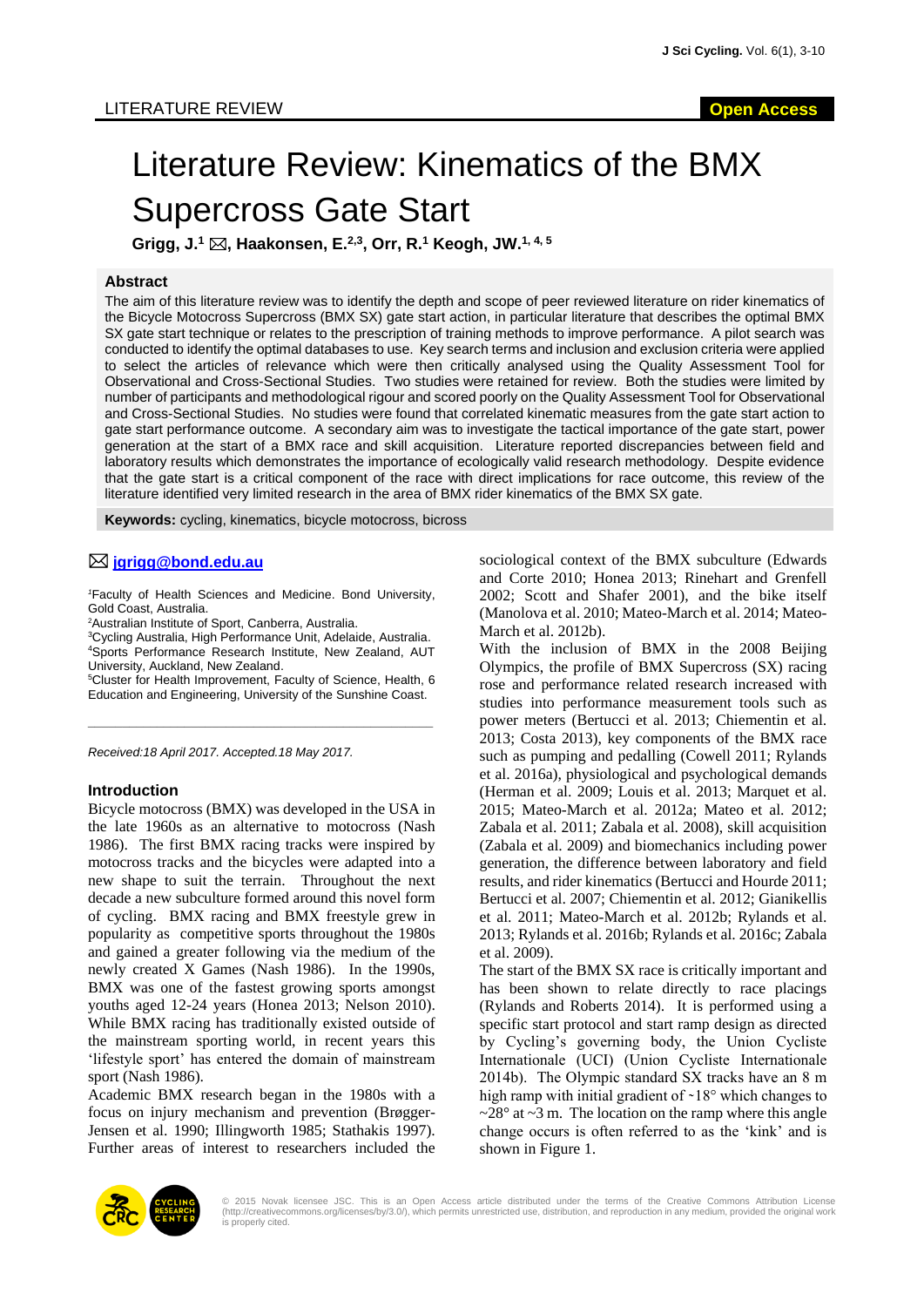

**Figure 1.** Supercross ramp design as specified by the UCI BMX Track Guidelines (Union Cycliste Internationale

Leading the race early enables a rider to pick the most advantageous line into the first jump (Mateo-March et al. 2014; Mateo et al. 2011; Zabala et al. 2009). Coaches and riders focus a large proportion of training time on improving the gate start action. This occurs not only at the track, but also by supplementing with gym based strength and power training movements that are believed to be functionally similar to the gate start action (Cowell et al. 2012a). Given the tactical importance of the race start, there is value in examining the rider kinematics of the gate start action and their relationship to performance in this key phase of the event. Enhancing knowledge of the optimal gate start action will guide coaches to provide valid technical feedback and may aid in the prescription of more functionally appropriate gym based training methods.

The aim of this literature review was to identify the depth and scope of peer reviewed published literature on rider kinematics of the BMX SX gate start action. Literature on the tactical importance of the gate start, power generation and skill acquisition were reviewed as a secondary aim because of their importance to coaching and training.

## **Search Method**

A pilot search was conducted in AUSport, SPORTDiscus, ProQuest, GoogleScholar, Google, PubMed and Scopus to identify where suitable literature was most likely to be listed. Search terms were 'bmx' OR 'bicycle motorcross' OR 'bicycle motocross' AND 'cycling'. Adding the search term 'biomechanics' proved too restrictive in the pilot search as many studies in this area did not use this term as a key word or include it in the text. The term 'bicross' used in some European countries to refer to BMX racing did not yield any further results. Based on the number of returns from the pilot search, it was decided that SPORTDiscus, ProQuest and Scopus were the most suitable databases to search. Figure 2 outlines the review process. Further to the database searches, a search in Google Scholar was performed. Reference lists of retained articles were also



**Figure 2.** Search process flow chart

reviewed for further relevant literature and a forward search was performed to identify any articles that cited the studies included in the review. All identified records were imported into Endnote and the duplicates were removed. The inclusion and exclusion criteria as outlined in Table 1 were applied. The quality of studies relating to rider kinematics were assessed by two assessors using the NIH National Heart, Lung, and Blood Institute: Quality Assessment Tool for Observational and Cross-Sectional Studies (National Institute of Health USA 2014). Studies that provided valuable information for contextual background were retained and discussed.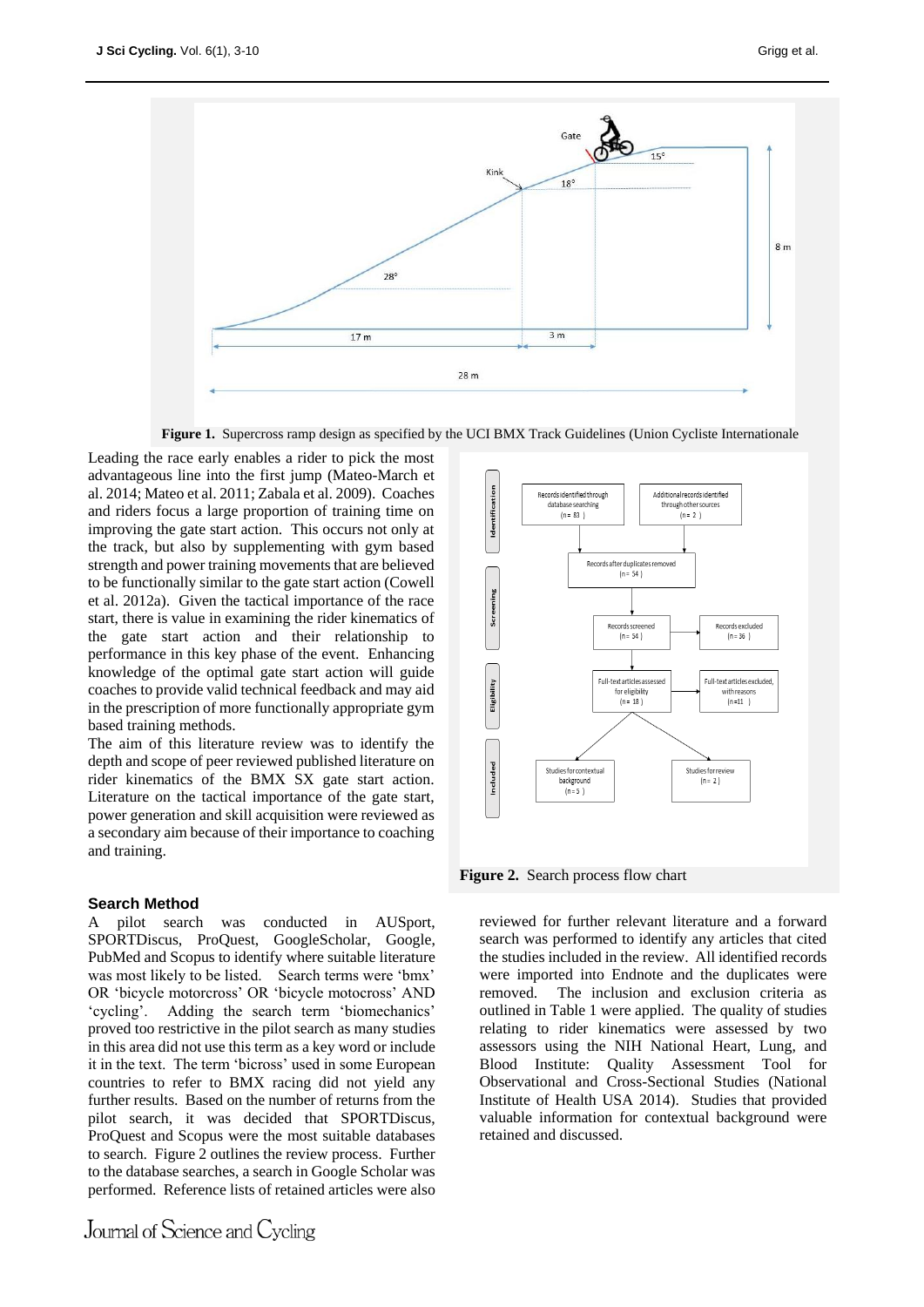**Table 1.** Areas of research to be included in the literature for inclusion.

| Inclusion criteria            | <b>Exclusion criteria</b>                     |
|-------------------------------|-----------------------------------------------|
| BMX cycling power generation  | Not related to BMX racing, e.g. BMX freestyle |
| Gate start technique          | Duplicates                                    |
| <b>BMX</b> race start tactics | Not published in an academic journal          |
| BMX race coaching methodology | No English translation available              |
| BMX cycling biomechanics      |                                               |

#### **Results**

As shown in Figure 2, 83 records were returned in September 2016. Kalichová et al. (2013) and Gianikellis et al. (2011) (see Table 2) were reviewed according to NIH National Heart, Lung, and Blood Institute: Quality Assessment Tool for Observational and Cross-Sectional Studies (National Institute of Health USA 2014) and were both found to be of 'poor' quality by both reviewers. While Zabala et al. (2009) demonstrated the usefulness of kinematic parameters in the administration of feedback to riders, this study was not included in the primary review as rider kinematics were not reported. Five publications were reviewed as part of the secondary aim relating to tactical importance of the gate start, power generation and skill acquisition (Bertucci and Hourde 2011; Cowell et al. 2012a; Mateo et al. 2011; Rylands et al. 2013; Zabala et al. 2009). These additional five studies are summarised in Table 3.

## **Discussion**

The ultimate aim for a BMX rider is to win a race, with the results of Rylands and Roberts (2014) demonstrating a clear correlation between gate start performance and race outcome. While correlations do not necessarily identify causation, the demonstrated relationship between gate start performance and race outcome observe by Rylands and Roberts (2014) justifies further specific examination of the BMX gate start. Research on the gate start identified in this review can be grouped as relating to the kinematics of the gate start action, power generation and skill acquisition. A consensus around the optimal gate start action has not been demonstrated. A study investigating rider kinematics and their relationship to performance outcomes would assess the validity of theories proposed by experienced coaches and riders and may contribute greatly to coaching pedagogy and strength and conditioning programming methods for the sport of BMX.

## *Kinematics of the BMX Gate Start Action*

The review process conducted for this study only identified two studies of BMX gate start biomechanics. These two studies described the forward movement of the bike (Gianikellis et al. 2011) and body segment movement (Kalichová et al. 2013) but did not relate findings to coachable quantitative performance factors such as timing splits. While the number of trials performed per rider was more than one, in each study only one trial per rider was reported. No validity or reliability data were referenced for the methodology used in either of these two studies. The first of these

studies used an outdoor ramp with a 20° slope and rather than a UCI standard SX ramp as per Figure 1 (Gianikellis et al. 2011). This article gives an example of motion capture during the BMX gate start action and a preliminary analysis of kinematics during this action which could be used for further examination of this action. This study was limited by the small number of riders ( $n = 3$ ), number of trials analysed (1 per rider), low frame rate (50 FPS) and the use of only two video cameras to construct the 3-D coordinates for the bike and rider. The digitisation process used 28 markers (21 on the body and 7 on the bike) to rectify a simple free body diagram in 3D.

A key parameter used by Giankellis et al. (2011) to describe the efficiency of the start was the position of the front hub relative to the front edge of the gate at two points in time: the start and when the gate landed flat to the ground. The action was divided into two phases: the start of the rider movement to when the gate starts to move; and the point at which the gate starts to move to when it lands flat to the surface of the ramp. Position, speed and acceleration at the gate landing were reported. The highest bike velocity in the anterior-posterior (horizontal) direction was 12.12 m/s. It was reported that when the gate began to fall, two of the riders were still moving in a backwards direction (-0.17 m/s and - 0.55 m/s). In contrast, the rider that was moving forward when the gate started to fall had already reached their highest velocity in the backward direction  $(-1.95 \text{ m/s})$ . This suggests that the aspect of the start action relating to navigating the bike over the falling gate was performed more efficiently by this rider, however the association between the rider action and total ramp time was not quantified. The range of knee flexion for two participants was reported (17° and 18°). It is reasonable to assume that the front leg was the reference leg, although this was not specified. Trunk flexion was reported for one rider as 15.18°, however it was not clear whether this was spinal flexion which is common during the gate start action, or change in angle of trunk segment. The rider with the least amount of knee flexion (value not reported) and most trunk flexion produced the highest vertical bike velocity. No statistical comparisons were performed between the riders and the smallest worthwhile difference in the kinematics is unclear. As data from only one trial per rider is reported, the magnitude of between-trial variability is also unknown. Angular results in this study were reported to two decimal places, however validity studies of 2D marker systems suggest that this methodology may not be sensitive to this level (Maykut et al. 2015). This study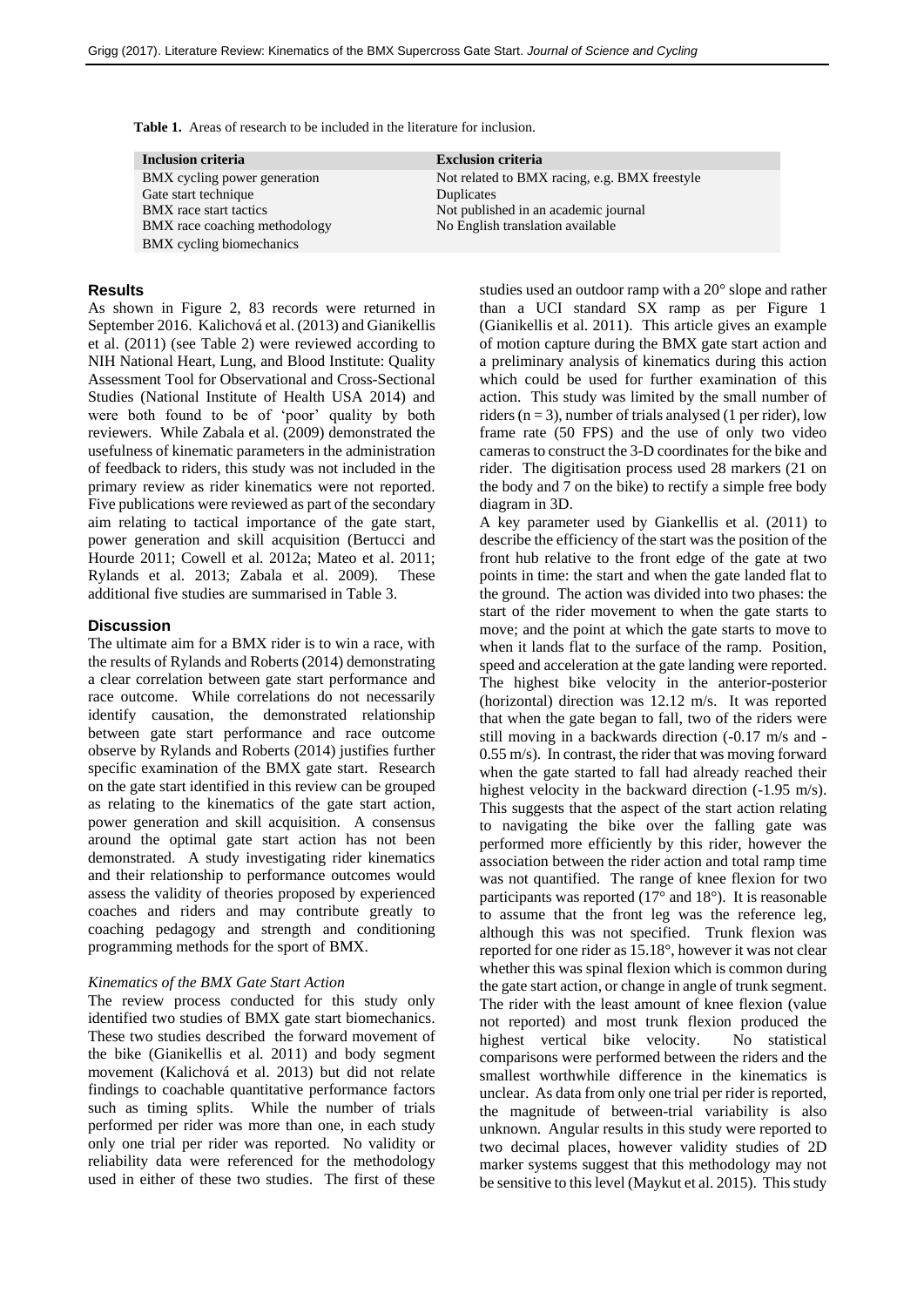provides some preliminary evidence that a larger range of movement in the trunk and smaller range of movement at the knee may produce result in a faster gate start. While this study provides some very general parameters around gate start kinematics, in the absence of a more robust comparison to performance and no validity or reliability data, it is difficult to take meaningful outcomes from this work to apply in practice.

Kalichová et al. (2013) studied BMX gate start kinematics of two riders. Five trials were completed by one elite male and one elite female on a gate with a ramp of unreported gradient. Only the fastest trial for each rider was analysed. Two 100 FPS cameras were used to record the motion and a 3D model was constructed based on markers at the wrist, shoulder, hips, knees, ankle and elbows on each side of the body (12 markers in total).

The gate start action was divided into five phases for biomechanical analysis as shown in Table 4. Movement descriptors including instantaneous velocities and joint angles were reported at the beginning and end of each phase for the shoulder, hip and knee. From the angles reported, the range of motion of the shoulders varied from 37 $\degree$  to 65 $\degree$ ; hips: 30 $\degree$  to 66 $\degree$ ; and knees: 63 $\degree$  to 78 $\degree$ . The study results shows a clear asymmetry in the shoulders and elbow, however as only one trial was reported the generalisability of these results is not clear. urther research in the area of upper body symmetry may be warranted. The reported knee range of motion is significantly different to the  $17^{\circ}$  and  $18^{\circ}$  degrees reported for the two riders by Giankellis et al. (2011), which may be due to different analysis protocols.

Kalichová et al. (2013) refers to the 'ideal technique' and the potential to use kinematic analysis in a coaching environment to provide quantitative feedback with the aim of improving performance. Kinematic parameters that constitute an 'ideal technique' are not quantified and objective information for the optimal gate start technique is not given in Kalichová et al. (2013) or any other known studies.

It was acknowledged by both assessors using the Quality Assessment Tool for Observational and Cross-Sectional Studies that Giankellis et al. (2011) and Kalichová et al. (2013) are better described as case studies rather than true observational studies because of the limited number of participants. There was limited detail in terms of the participants and data analysis procedures. These studies represent valuable preliminary investigations but were insufficiently powered in terms of participant and trial number to be able to provide a detailed kinematic description of the BMX gate start or its relation to performance. If more than one trial per rider had been analysed, then consistency of movement and associations between movement characteristics and performance could have been investigated. The limitations of Giankellis et al. (2011) and Kalichová et al. (2013) in regards to the number of participant and trials analysed make it difficult to draw specific outcomes that can be applied to enhance the training of BMX riders. A consistent finding from both studies was

that the rider able to generate the greatest peak velocity reached the target destination first.

There are many factors that may possibly influence BMX gate start kinematics. Parameters such as rider anthropometry may be important in this context as the BMX bike dimensions do not vary greatly between bikes (top tube lengths vary by  $\sim$ 5cm), so riders of varying sizes need to self-organise around the bike. The influence of gender, age, strength or experience on BMX rider kinematics also remains unknown in the scientific literature. Similar investigations in other human movements such as walking gait have used statistical tools such as regression, principle component analysis and hierarchical modelling to identify kinematic parameters that effect performance (Chow and Knudson 2011; Knudson 2009). These processes may be used in BMX studies to help to identify critical kinematics parameters worthy of further investigation. An improved understanding of these parameters would be useful in BMX coaching as it would aid in providing a more targeted focus in training and may improve the validity of performance feedback. More rigorous study into the kinematics of the BMX gate start action may provide insight into movement characteristics that optimise performance.

## *Importance of the Gate Start in BMX SX Racing*

Riders and coaches alike agree that the start of the BMX race is critical to overall race performance. Trailing riders are more likely to make contact with other riders which can result in race-ending collisions (Mateo-March et al. 2014; Mateo et al. 2011; Zabala et al. 2009). Rylands and Roberts (2014) investigated placings at four time splits within four different 2012 World Cup events (Canada, Holland, Norway and USA). The first time split was typically at a point on the ramp and the last was at the finish line. Riders who placed 1st, 2nd and 3rd at the first split were more likely to achieve a top 3 ranking at the end of the race (Kendall's tau-b bivariate correlation ( $\tau$ =0.586, P<0.01). Race finish placing is important even in the preliminary qualifying heats (Motos) of competitions. Whilst the top four qualifiers progress to the next round (depending on the number of starters), the order in which they finish and lap time can impact lane selection privileges. Thus, much of the track based training as well as strength and conditioning training is focussed on improving the gate start action (Cowell 2011; Cowell et al. 2012a; Cowell et al. 2012b). *Power studies in BMX*

The gate start action is a fast, forceful movement. Therefore, studies examining the relationship between muscular power development and gate start performance may provide insight into critical factors that influence gate start performance. Bertucci and Hourde (2011) have shown a strong correlation  $(r > 0.70)$  between performance in the first straight and other measures of performance such as peak power output generated during stationary cycling on an ergometer, squat jump and counter movement jump performance. Strength and conditioning coaches may benefit from greater quantitative data on the muscle activation and/or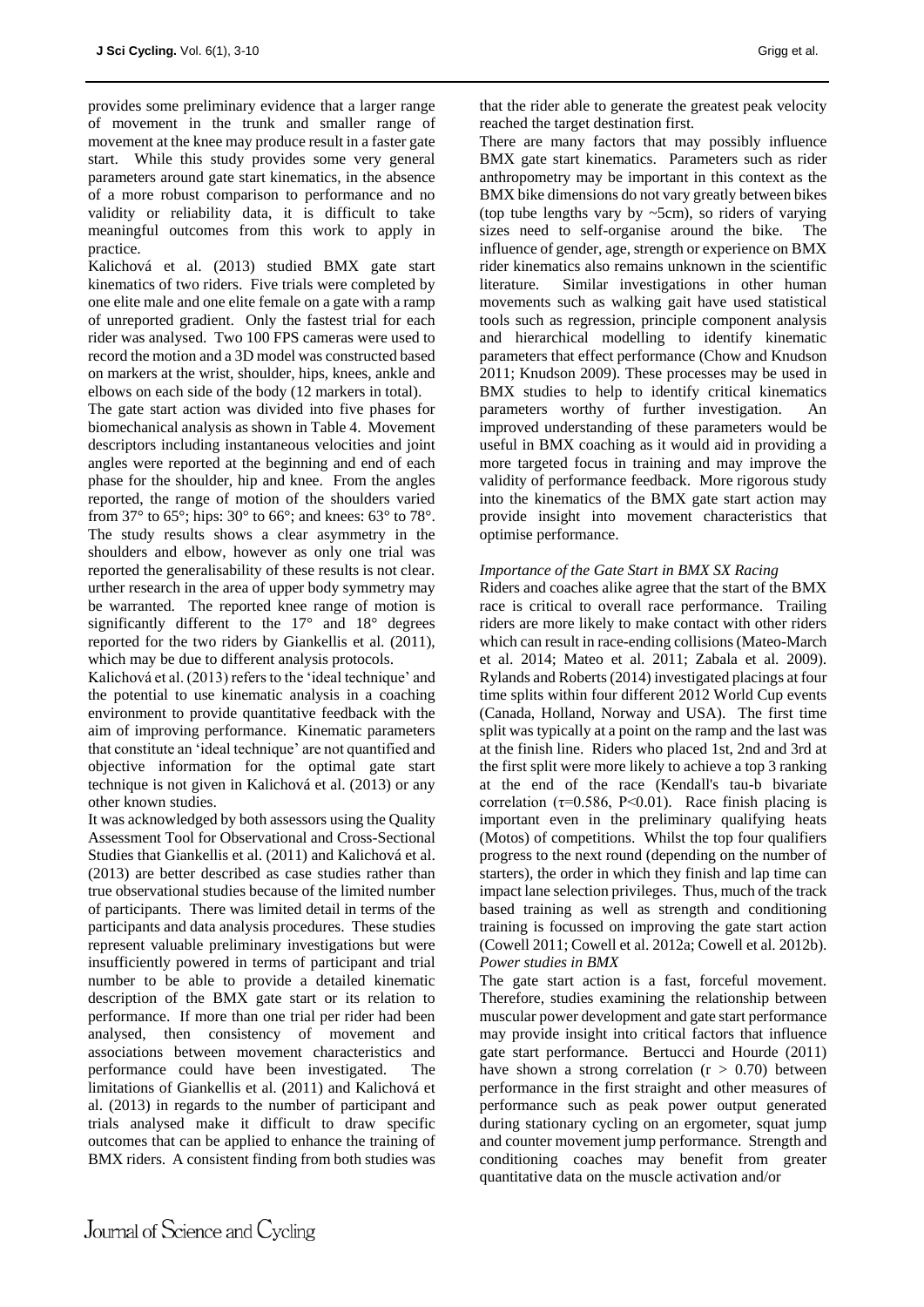| <b>Author Date</b>                                   | <b>Main Aim</b>                                                                                                        | $\mathbf n$                                                                                          | <b>Setting</b>                          | <b>Kinematic parameters</b>                                                      | <b>Trials</b>                                    | Equipment                                                                                                                                                                                                        | <b>Validity and</b><br>reliability of<br>methodology | <b>Statistics</b>                                                            | <b>Finding Summary</b>                                                                                           |
|------------------------------------------------------|------------------------------------------------------------------------------------------------------------------------|------------------------------------------------------------------------------------------------------|-----------------------------------------|----------------------------------------------------------------------------------|--------------------------------------------------|------------------------------------------------------------------------------------------------------------------------------------------------------------------------------------------------------------------|------------------------------------------------------|------------------------------------------------------------------------------|------------------------------------------------------------------------------------------------------------------|
| Gianikellis,<br>Skiadopolous &<br><b>Bote (2011)</b> | Evaluate gate start<br>technique of three<br>riders and examine<br>influence of<br>individual<br>characteristics       | $3$ int<br>$Gender - NR$<br>$Age - NR$<br>$Training - NR$<br>$Mass - NR$                             | Training<br>track<br>$20^{\circ}$ slope | Displacement (m)<br>Velocity $(m/s)$<br>Joint Angle $(°)$<br>Segment Angle $(°)$ | Number<br>performed - 5<br>Fasted 1 reported     | 2 S-VHS video cameras<br>(Panasonic AG-DP800H, AG-<br>DP200E)<br>Frame rate $-50$ fps<br>Kinescan/IBV 3D video<br>photogrammetry system<br>(version NR)<br>Markerless<br>28 digitised points (bike and<br>rider) | NR.                                                  | All information<br>reported per<br>participant.<br>No summary<br>information | Preliminary study only. Each<br>rider had their own individual<br>technique and should be<br>coached accordingly |
| Kalichová et al.<br>(2013)                           | Describe dominant<br>movements<br>throughout defined<br>phases of the gate<br>start in a small<br>sample – pilot study | $2$ int<br>1 male<br>1 female<br>$Age - 21,22$<br>Training $-14$ , 14<br>years<br>$Mass - 88, 65$ kg | <b>NR</b>                               | Temporal (s)<br>Joint Angle $(°)$<br>Joint velocities $(m/s)$                    | Number<br>performed -NR<br>Fastest 1<br>reported | 2 Camera (not specified)<br>Camera placement NR<br>Frame rate $-100$ fps<br><b>SIMI</b> Motion software (version<br>NR)<br>Reflex marks (sic)<br>7 markers (rider)                                               | NR                                                   | All information<br>reported per<br>participant.<br>No summary<br>information | Preliminary study only. Gate<br>start action defined in 5<br>distinct phases each with<br>distinctive kinematics |

#### **Table 2.** Literature on the kinematics of the BMX gate start

#### NR = not reported

**Table 3.** Significant literature on the BMX Gate Start

| <b>Author Date</b>                         | $\mathbf n$         | <b>Discipline</b>                 | <b>Outcome Measures</b>                                                                                                                                                    | <b>Design</b>                           | <b>Finding</b>                                                                                                                                                                                                                                                                                                                                                                                        |
|--------------------------------------------|---------------------|-----------------------------------|----------------------------------------------------------------------------------------------------------------------------------------------------------------------------|-----------------------------------------|-------------------------------------------------------------------------------------------------------------------------------------------------------------------------------------------------------------------------------------------------------------------------------------------------------------------------------------------------------------------------------------------------------|
| Bertucci (2011)                            | $9$ int<br>$17$ nat | Physiology                        | Vertical jump (cm)<br>Sprint cycling test $(W; W/kg)$<br>Wingate test $(W; W/kg)$                                                                                          | Cohort - descriptive                    | Correlation existed between squat jump, countermovement jump, seated sprint test, standing<br>sprint test, seated Wingate test, and standing Wingate test.                                                                                                                                                                                                                                            |
| Cowell, McGuigan &<br>Cronin $(2012a)$     |                     | Strength and<br>conditioning      |                                                                                                                                                                            | Educated opinion                        | Recommended strength training exercises for BMX riders with a focus on appropriate rate of<br>force development.                                                                                                                                                                                                                                                                                      |
| Mateo, Blasco-Lafarga<br>& Zabala (2011)   | 9 int               | <b>Biomechanics</b><br>Physiology | Cycling power at the pedal (W)<br>Bike speed $(m/s)$<br>3 different types of race tracks                                                                                   | Cohort - descriptive                    | Peak pedalling power as measured on an ergometer was not matched during gate start,<br>suggesting that application of technique was critical during the start phase.                                                                                                                                                                                                                                  |
| Rylands et al. (2013)                      | $7$ int             | <b>Biomechanics</b><br>Physiology | Peak power $(W; W/kg)$<br>Velocity at peak power (m/s)<br>Cadence at peak power (rpm)<br>Mean fatigue index where<br>$Fi (W/s) = (peak power - minimal$<br>power)/time (s) | Cohort - descriptive                    | In a 50m sprint test, the BMX riders' absolute $(W)$ and relative $(W/kg)$ peak pedalling power<br>$(21.29 \pm 0.84 \text{ W/kg})$ were similar to those reported in other sprint cycling disciplines such as<br>track sprint $(21.83 \pm 0.76 \text{ W/kg})$ ; (Gardner et al. 2005). BMX riders fatigued earlier.<br>Once peak power was reached, velocity was controlled by cadence.               |
| Zabala, Sánchez-<br>Muñoz & Mateo $(2009)$ | 6 int               | Motor learning                    | Time to $4.5$ m from gate start $(s)$                                                                                                                                      | $Cohort$ – intervention (no<br>control) | Audio-visual and coaching feedback during a gate training session improved gate - 4.5 m time<br>(pre-treatment: $1.264 \pm 0.045$ s; post-treatment: $1.047 \pm 0.019$ s). Improvements remained 2<br>weeks after treatment (1.041 $\pm$ 0.021 s). Initial times were 1.264 $\pm$ 0.045 s, which reduced to<br>$1.047 \pm 0.019$ s after treatment and was $1.041 \pm 0.021$ s in the retention test. |

Int  $=$  international competitor, Nat  $=$  national competitor, rpm  $=$  revolutions per minute.

Journal of Science and Cycling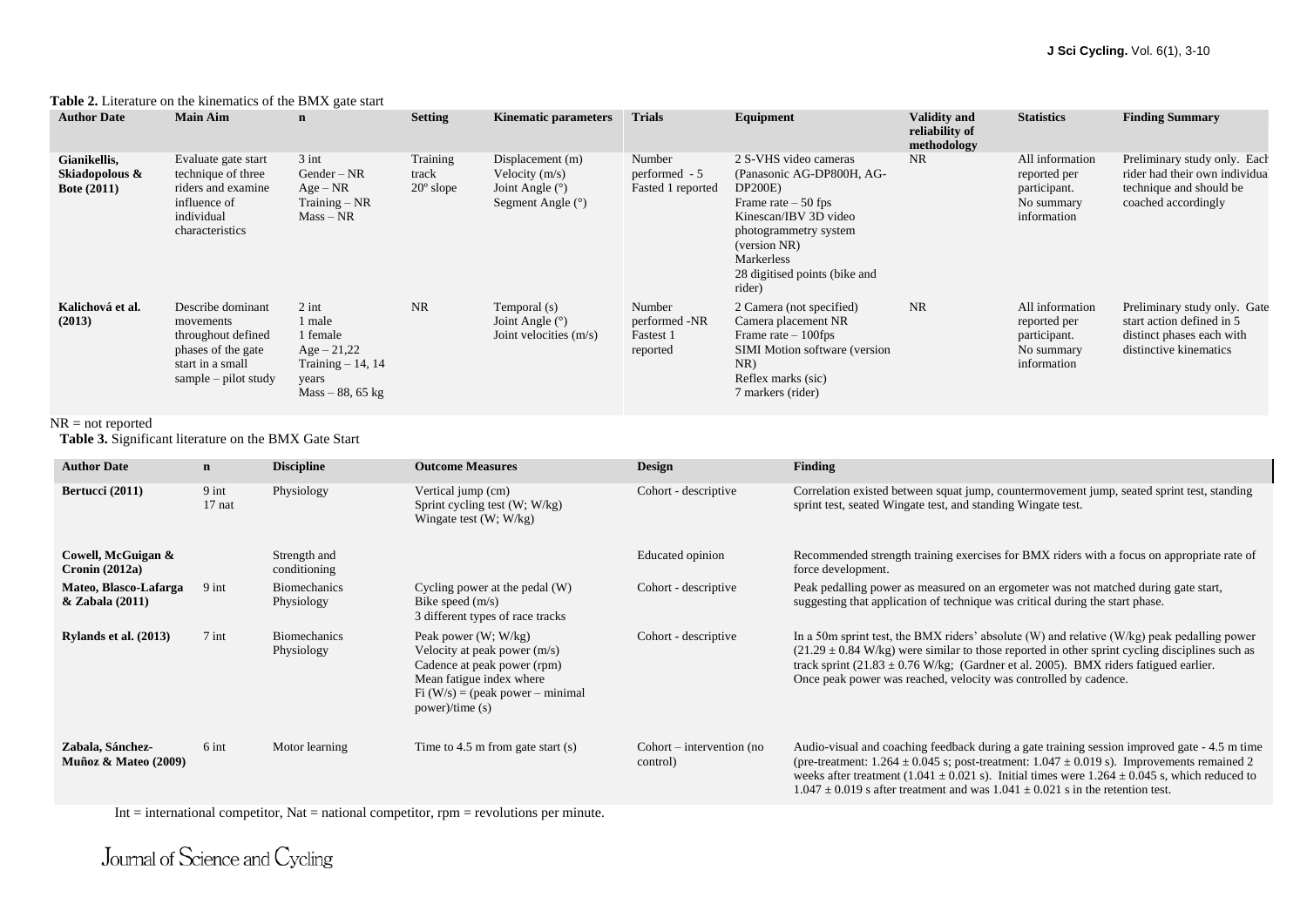**Table 4.** Kalichová et al. (2013) divided the gate start into these five phases.

| <b>Phase</b>                | <b>Characteristic</b>                                                                   |
|-----------------------------|-----------------------------------------------------------------------------------------|
| 1. Reaction time            | Assume set position                                                                     |
| 2. Preparation movement     | All movement before initiation of first pedal stroke                                    |
| 3. First pedal stroke       | Starts at initiation of first pedal stroke and finishes when the cranks are parallel to |
|                             | the direction of gravity <i>i.e.</i> vertical                                           |
| 4. Dead point pedal passage | Time between first and second pedal stroke                                              |
| 5. Second pedal stroke      | From point where pedal begins to move forward to end of second pedal (i.e. where        |
|                             | crank is vertical again)                                                                |

pedal forces produced during the BMX gate start to better match specific strength and conditioning exercises to this activity.

Recognising that the SX race start is an explosive action, Debraux and Bertucci (2011) aimed to define factors determining sprint performance. This showed the importance of understanding the relationship between power, cadence and gearing; however, studies to date have been limited by the availability of suitable valid and reliable power meters. Power has been measured using different power meters on a BMX, but the results may be limited by low sample rates. The SRM Powermeter (Schoberer Rad Messtechnik, Germany) and PowerTap (PowerTap, USA) were developed for road racing conditions were a low sample rate is used over extended periods (hours). The G-Cog (Rennen Design Group, USA) was the first power meter marketed specifically for use on a BMX and provides data sampling at 250 Hz. Bertucci and colleagues tested the validity and reliability of the G-Cog power meter and found that the results did not correlate with those obtained from the SRM (Bertucci et al. 2013). A response to this research was written by the manufacturers of the G-Cog suggesting that the use of a 2Hz signal (as per the SRM) to validate the 250 Hz signal (as per the G-Cog) is not reasonable (Costa 2013). A power – cadence profile highlighted the importance of a smooth pedalling technique in order to optimise power (Chiementin et al. 2012). A power:cadence profile for 7 elite BMX riders sprinting on a flat 80 m track was created using a PowerTap powermeter (CycleOps, Madisson, WI, USA) with an undisclosed sample rate (Debraux and Bertucci 2011). This study suggested that the optimal cadence for peak power was  $\sim 120$  rpm. This is consistent in other studies that measured optimal cadence for peak power with sprint cyclists using 6 s cycle ergometer trials ( $128 \pm 7$  rpm) and 65 m track trials  $(129 \pm 9$  rpm) for sprint cyclists (Gardner et al. 2007). Likewise, Martin et al. (2000) reported average values of  $124 \pm 8$  rpm in a large sample of subjects (n = 86; 12-40y). Rylands et al. (2013) discussed the impact of gearing as it relates to velocity generation and power generation in sprint events. During a 50 m maximal sprint test, BMX riders produced average (±SD) peak powers of 1030 W for 1 female and  $1539 \pm 148$  W for 5 males. BMX riders typically generated more power in the sprint test than on the BMX track (the same bike setups were used for both tests). An important observation was that once BMX riders reached top speed they relied upon cadence to maintain bike velocity, highlighting the impact of gearing selection. Gearing choice is often optimised for gate start performance and the cadence quickly exceeds that which is optimal for power production (Rylands and Roberts 2014; Rylands et al. 2013). The impact of gearing, the fact that its selection is aimed at optimising start performance and that it remains unchanged throughout the race (generally single speed), suggests that factors that affect the gain ratio (gearing, crank length, exact tire circumference) should be reported in rider kinematic studies as they will certainly impact on the power cadence relationship.

Mateo, Blasco-Lafarga and Zabala (2011) showed that peak power did not occur during the first movements of the gate start action, but within the first 2 s of the start. In this study, riders performed a peak power output test on a stationary ergometer first which was compared to peak power output measure during the gate start. Riders then completed full-laps under three different conditions (no pedalling, gate start only pedalling, free pedalling) all on three tracks of varying technical difficulty. Power and average velocity were both measured using a PowerTap SL 2.4 powermeter (CycleOps, Madisson, WI, USA). The initial part of the race was described as strongly influenced by determinants of acceleration including slope of the ramp, and power generation. Peak power occurred in this phase, but not necessarily on the ramp, for all three tracks, with the average time to peak power being  $1.42 \pm 0.02$  s, a point typically on the upward incline of the first jump, with a coefficient of variation of 2.5% across all results. This emphasises the importance of using a SX ramp that complies with UCI standards to specifically inform SX coaching, training and testing methodology. Limitations in power measuring technology must be considered when measuring time to peak power and other metrics such as peak torque. These are likely to be heavily influenced by the time it takes for the power meter to begin recording from a standing start as well as the sampling frequency and placement of the read switches on the power meter.

Cowell et al. (2012a) used the results of such studies to advocate power training for BMX riders. The importance of matching the component movements of the gate start action to gym based activities such as a dead lift is highlighted. Further analysis of the kinematics of the gate start action would benefit such an analysis as aspects such as range of motion could be used to design gym based power development with greater specificity.

### *Skill Acquisition*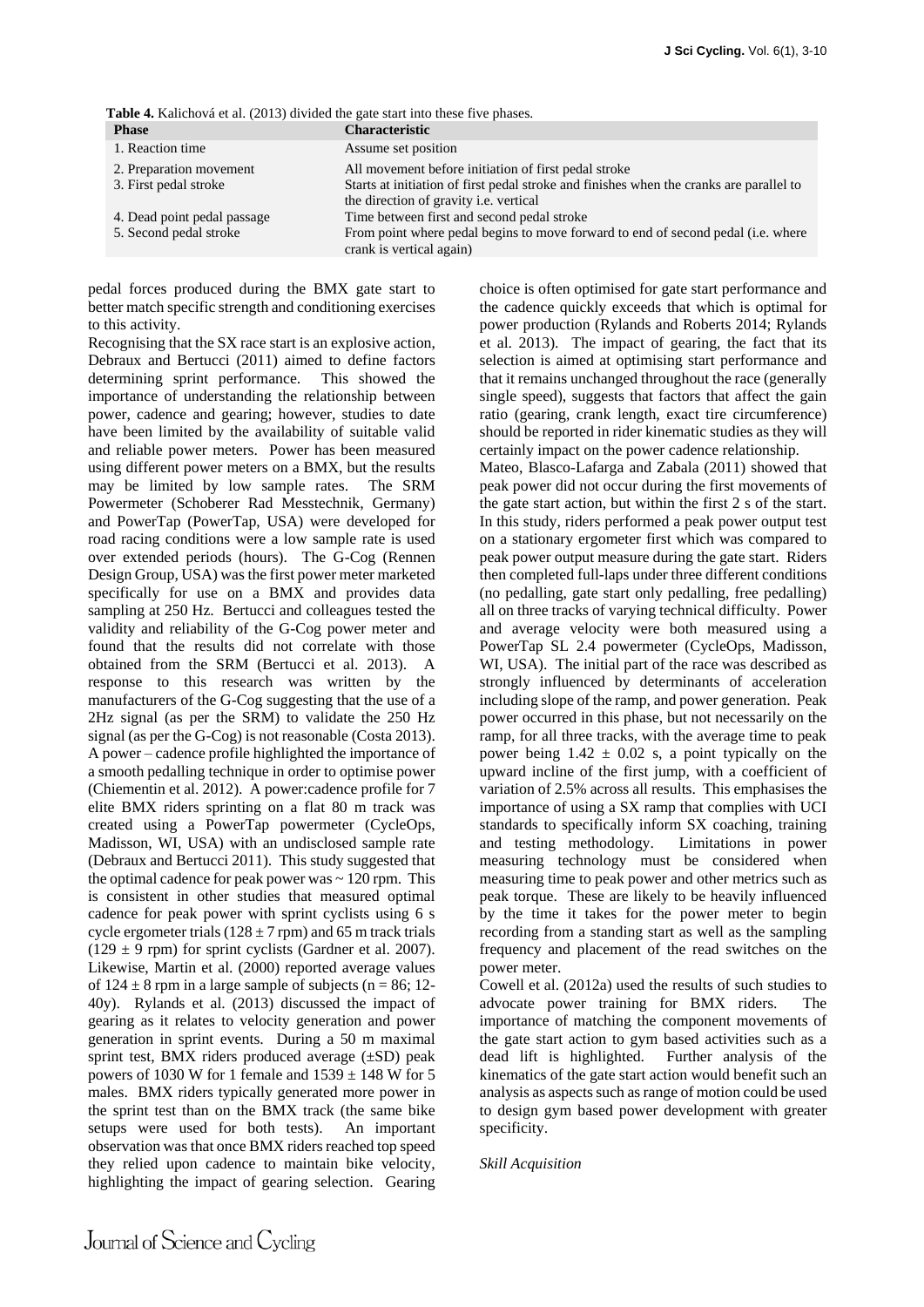Zabala, Sanchez-Munoz and Mateo (2009) looked at the importance of providing augmented feedback during a gate start training session for 6 elite riders. Augmented feedback was divided into knowledge of performance and knowledge of results. Knowledge of results is feedback relating to the outcome of the task, rather than technical aspects that may have contributed to task outcome. In this instance knowledge of results was the start - 4.5 m timing split. Knowledge of performance was given in the form of information about how the task was performed, such as the angle of the head, speed of the second crank and maximum angle of the torso. Video feedback was also used to relay information about performance to the rider. The impact of the intervention was measured immediately, 2 days and then 2 weeks post intervention. All participants received the intervention. The results clearly showed a significant reduction in time to 4.5 m after two feedback sessions for each of the individuals as well as the group mean results (average time  $1.27 \pm 0.05$  s reduced to  $1.04 \pm 0.04$ s). This learning effect was maintained when retested two weeks later. A limitation of this study was that it did not include a control condition involving only taskintrinsic feedback or compare different forms of augmented feedback. It is therefore unclear whether the augmented feedback was more effective than task intrinsic feedback, and if so, what form of augmented feedback would provide the greatest benefit. This study suggests that quantitative knowledge of performance including the use of kinematic parameters, may improve gate start performance outcome i.e. reduction in time split.

## **Conclusions**

In conclusion, there is little published research in the area of BMX rider kinematics. Existing research in this area is exploratory only and uses small sample sizes and non-SX regulation gates. As yet there are no well controlled studies that describe the kinematic movement characteristics that optimise gate start performance. Research has demonstrated the importance of ecologically valid and reliable quantitative kinematics data that can be used to augment feedback for performance improvement (Zabala et al. 2009). Future research into valid methods of measuring rider kinematics and kinetics during the SX gate start would open pathways into investigation in these areas. Clear association between kinematic characteristics and gate start performance would be useful for coaches. It is expected that the strength of these relationships may depend upon a range of factors such as rider anthropometry and gearing, particularly in BMX because of the bike dimensions. In order to create ecologically valid information, it is important to collect data in the environment in which the results are to be applied. The BMX gate start is a more dynamic movement than those observed in other cycling disciplines and is unlikely to be effectively replicated on a stationary ergometer. If field based testing is used as an alternative, and aim is to collect

date that is meaningful to the SX gate start, the research data should to be collected on a UCI regulation 8 m gate. The literature in this area is expected to increase with the continued growth of BMX SX as a participation and spectator sport, with an increasing presence in the mainstream sporting world.

## **Acknowledgement**

The authors wish to acknowledge BMX Australia High Performance Unit Coach Wade Bootes and the BMX Australia High Performance Program and Development Academy riders for their input and participation.

#### **Conflict of interest**

None of the authors have any financial interest or benefit arising from the direct applications of their research.

#### **References**

- 1. Bertucci W, Crequy S, Chiementin X (2013) Validity and reliability of the G-Cog BMX powermeter. International Journal of Sports Medicine 34: 538-543
- 2. Bertucci W, Hourde C (2011) Laboratory testing and field performance in BMX riders. Journal of Sports Science and Medicine 10: 417-419
- 3. Bertucci W, Hourde C, Manolova A, Vettoretti F (2007) Mechanical performance factors of the bmx acceleration phase in trained riders. Science and Sports 22: 179-181
- 4. Brøgger-Jensen T, Hvass I, Bugge S (1990) Injuries at the BMX Cycling European Championship, 1989. British Journal of Sports Medicine 24: 269-270
- 5. Chiementin X, Crequy S, Bertucci W (2013) Validity and Reliability of the G-Cog Device for Kinematic Measurements. International Journal of Sports Medicine 34: 945-949
- 6. Chiementin X, Crequy S, Rasolofondraibe L, Bertucci W (2012) New performance indicators for BMX riders. Computer Methods in Biomechanics and Biomedical Engineering 15 Suppl 1: 218- 219
- 7. Chow JW, Knudson DV (2011) Use of deterministic models in sports and exercise biomechanics research. Sports biomechanics  $10.219 - 233$
- 8. Costa G (2013) G Cog Research. RennenDesignGroup, USA
- 9. Cowell JF (2011) Time motion analysis of Supercross BMX Racing. Journal of Sports Science & Medicine 10: 420-421
- 10. Cowell JF, McGuigan M, Cronin J (2012a) Strength Training Considerations for the Bicycle Motocross Athlete. Strength & Conditioning Journal 34: 1-7
- 11. Cowell JF, McGuigan MR, Cronin JB (2012b) Movement and skill analysis of supercross bicycle motocross. Journal of Strength and Conditioning Research 26: 1688-1694
- 12. Debraux P, Bertucci W (2011) Determining factors of the sprint performance in highlevel BMX riders. Computer Methods in Biomechanics and Biomedical Engineering 14: 53-55
- 13. Edwards B, Corte U (2010) Commercialization and lifestyle sport: lessons from 20 years of freestyle BMX in 'Pro-Town, USA'. Sport in Society 13: 1135-1151
- 14. Gardner AS, Martin DT, Barras M, Jenkins DG, Hahn AG (2005) Power output demands of elite track sprint cycling. International Journal of Performance Analysis in Sport 5: 149-154
- 15. Gardner AS, Martin JC, Martin DT, Barras M, Jenkins DG (2007) Maximal torque- and power-pedaling rate relationships for elite sprint cyclists in laboratory and field tests. Eur J Appl Physiol 101: 287-292
- 16. Gianikellis K, Skiadopoulos A, Bote A (2011) 3D Kinematics applied to the study of individual BMX Gate Start Technique. Portuguese Journal of Sport Sciences 11: 251-254
- 17. Herman CW, McGregor SJ, Allen H, Bollt EM (2009) Power Capabilities Of Elite Bicycle Motocross (BMX) Racers During Field Testing In Preparation For 2008 Olympics. Medicine & Science in Sports & Exercise 41: 306-307